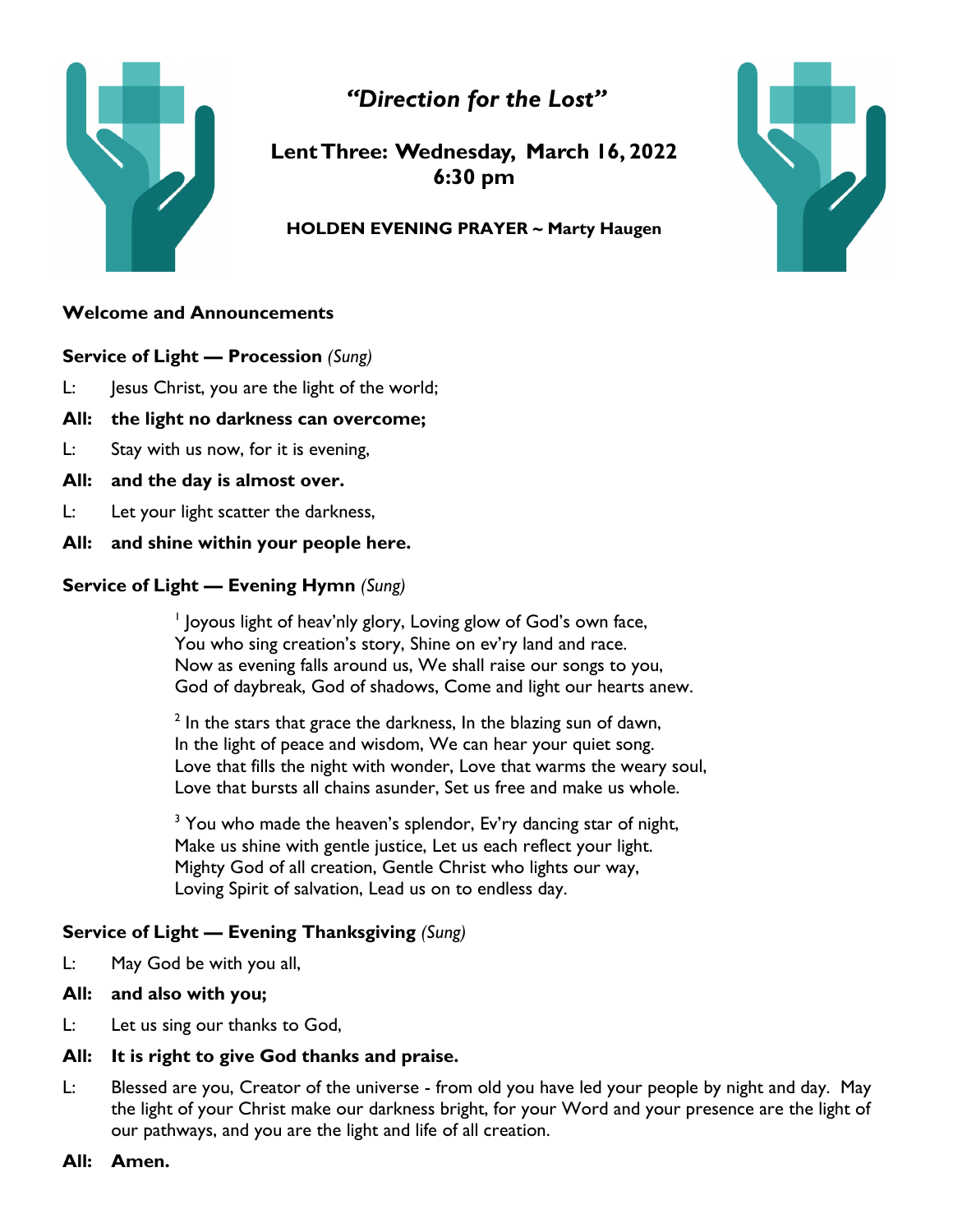# **Psalmody, Readings and Canticles — Psalm 141** *(Sung)*

## **All: Let my prayer rise up like incense before you, the lifting up of my hands as an offering to you.**

# **Group 1:**

O God, I call to you, come to me now; O hear my voice when I cry to you.

Let my prayer rise up like incense before you, The lifting up of my hands as an offering to you.

Keep watch within me, God; deep in my heart may the light of your love be burning bright.

Let my prayer rise up like incense before you, The lifting up of my hands as an offering to you.

All praise to the God of all – Creator of life; All praise be to Christ and the Spirit of love.

Let my prayer rise up like incense before you, The lifting up of my hands as an offering to you.

# **Group 2 (begins a phrase behind Group 1):**

O God, I call to you, come to me now; O hear my voice when I cry to you.

Let my prayer rise up like incense before you, The lifting up of my hands as an offering to you.

Keep watch within me, God; deep in my heart may the light of your love be burning bright.

Let my prayer rise up like incense before you, The lifting up of my hands as an offering to you.

All praise to the God of all – Creator of life; All praise be to Christ and the Spirit of love.

Let my prayer rise up like incense before you, The lifting up of my hands as an offering to you.

### *(Spoken)*

L: May our prayers come before you, O God, as incense, and may your presence surround and fill us, so that in union with all creation, we might sing your praise and your love in our lives.

### **All: Amen.**

#### **The Readings: Psalm 23:3**

"He restores my soul. He leads me in right paths for his name sake."

#### **Proverbs 3:5-6**

"Trust God from the bottom of your heart; don't try to figure out everything on your own. Listen for God's voice in everything you do, everywhere you go; he's the one who will keep you on track."

#### **Luke 15:11-32**

<sup>11</sup> Then Jesus said, "There was a man who had two sons. <sup>12</sup> The younger of them said to his father, 'Father, give me the share of the property that will belong to me.' So he divided his property between them.  $13$  A few days later the younger son gathered all he had and traveled to a distant country, and there he squandered his property in dissolute living. <sup>14</sup> When he had spent everything, a severe famine took place throughout that country, and he began to be in need. <sup>15</sup> So he went and hired himself out to one of the citizens of that country, who sent him to his fields to feed the pigs.  $^{16}$  He would gladly have filled himself with the pods that the pigs were eating; and no one gave him anything. <sup>17</sup> But when he came to himself he said, 'How many of my father's hired hands have bread enough and to spare, but here I am dying of hunger! <sup>18</sup> I will get up and go to my father, and I will say to him, "Father, I have sinned against heaven and before you; <sup>19</sup> I am no longer worthy to be called your son; treat me like one of your hired hands."' <sup>20</sup> So he set off and went to his father. But while he was still far off, his father saw him and was filled with compassion; he ran and put his arms around him and kissed him.  $^{21}$  Then the son said to him. 'Father. I have sinned against heaven and before you; I am no longer worthy to be called your son.' <sup>22</sup> But the father said to his slaves, 'Quickly, bring out a robe—the best one—and put it on him; put a ring on his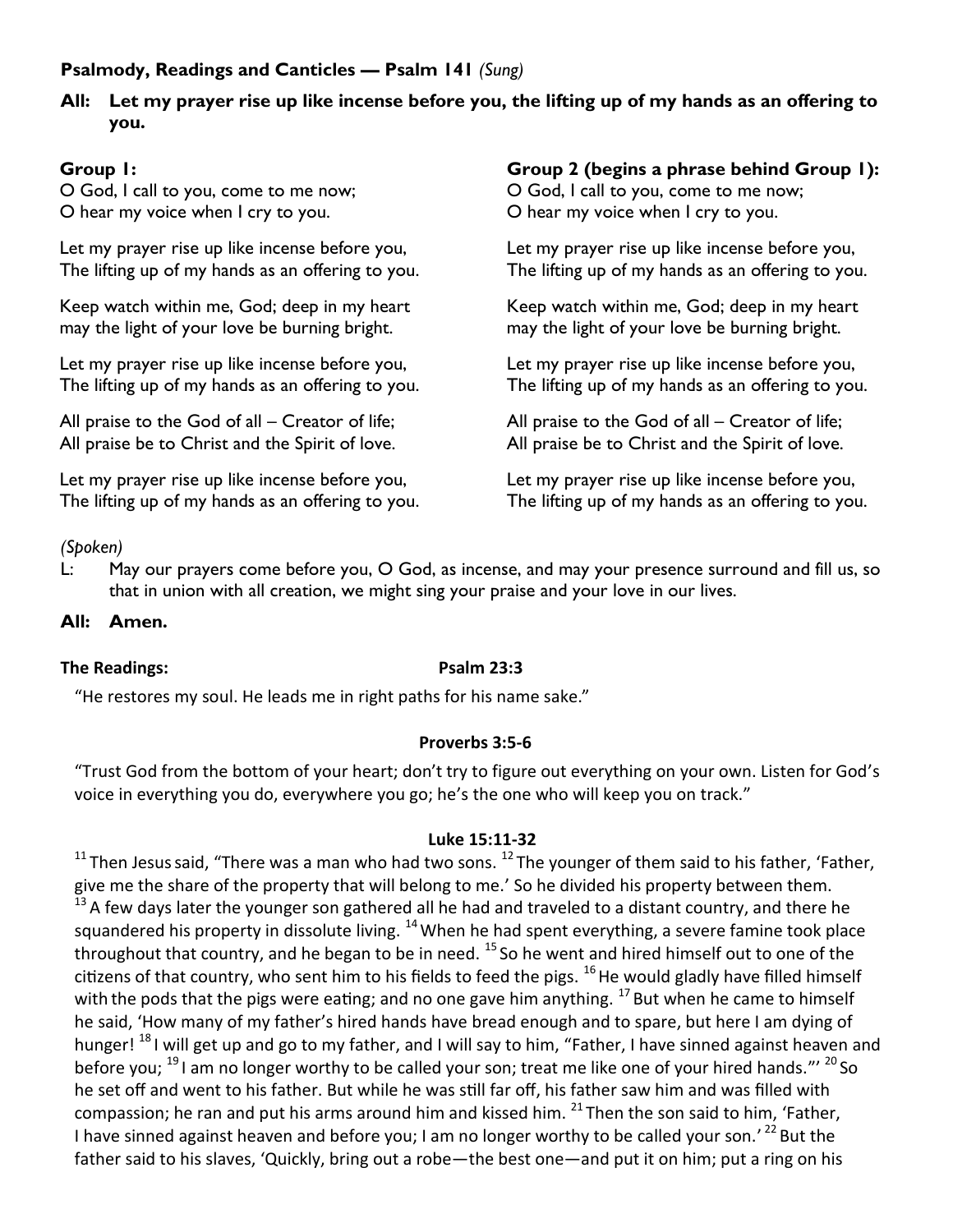finger and sandals on his feet.  $^{23}$  And get the fatted calf and kill it, and let us eat and celebrate;  $^{24}$  for this son of mine was dead and is alive again; he was lost and is found!' And they began to celebrate. <sup>25</sup> "Now his elder son was in the field; and when he came and approached the house, he heard music and dancing.  $26$  He called one of the slaves and asked what was going on.  $27$  He replied, 'Your brother has come, and your father has killed the fatted calf, because he has got him back safe and sound.' <sup>28</sup> Then he became angry and refused to go in. His father came out and began to plead with him. <sup>29</sup> But he answered his father, 'Listen! For all these years I have been working like a slave for you, and I have never disobeyed your command; yet you have never given me even a young goat so that I might celebrate with my friends. <sup>30</sup> But when this son of yours came back, who has devoured your property with prostitutes, you killed the fatted calf for him!' <sup>31</sup> Then the father said to him, 'Son, you are always with me, and all that is mine is yours. <sup>32</sup> But we had to celebrate and rejoice, because this brother of yours was dead and has come to life; he was lost and has been found.'"

# **Meditation Pastor Karna Moskalik**

# **Offering**

 *Give by check, text (833-970-0714), online or mobile app — See DONATE on website: www.oslcstillwater.org*

L: The Light shines in the darkness

# **All: and the darkness has not overcome it.**

**Litany and Prayers** (*Hum while Leader prays, then respond.)*

# **All: Hmmm. God of mercy, hold us in love.**

*Repeat until Leader sings:*

L: Help us, comfort us, all of our days:

# **All: Keep us, hold us, gracious God.**

*(Spoken)*

- L: Great and merciful god, Source and Ground of all goodness and life, give to your people the peace that passes all understanding, and the will to live your Gospel of mercy and justice, through Jesus Christ our Lord.
- **All: Amen.**

# **Words of Institution**

- L: God, remember us in your love, and teach us to pray:
- **All: Our Father in heaven, hallowed be your name. Your Kingdom come: your will be done on earth as in heaven. Give us today our daily bread. Forgive us our sins as we forgive those who sin against us. Save us from the time of trial, and deliver us from evil. For the Kingdom, the power, and the glory are yours, now and forever. Amen.**

### **Communion Distribution**